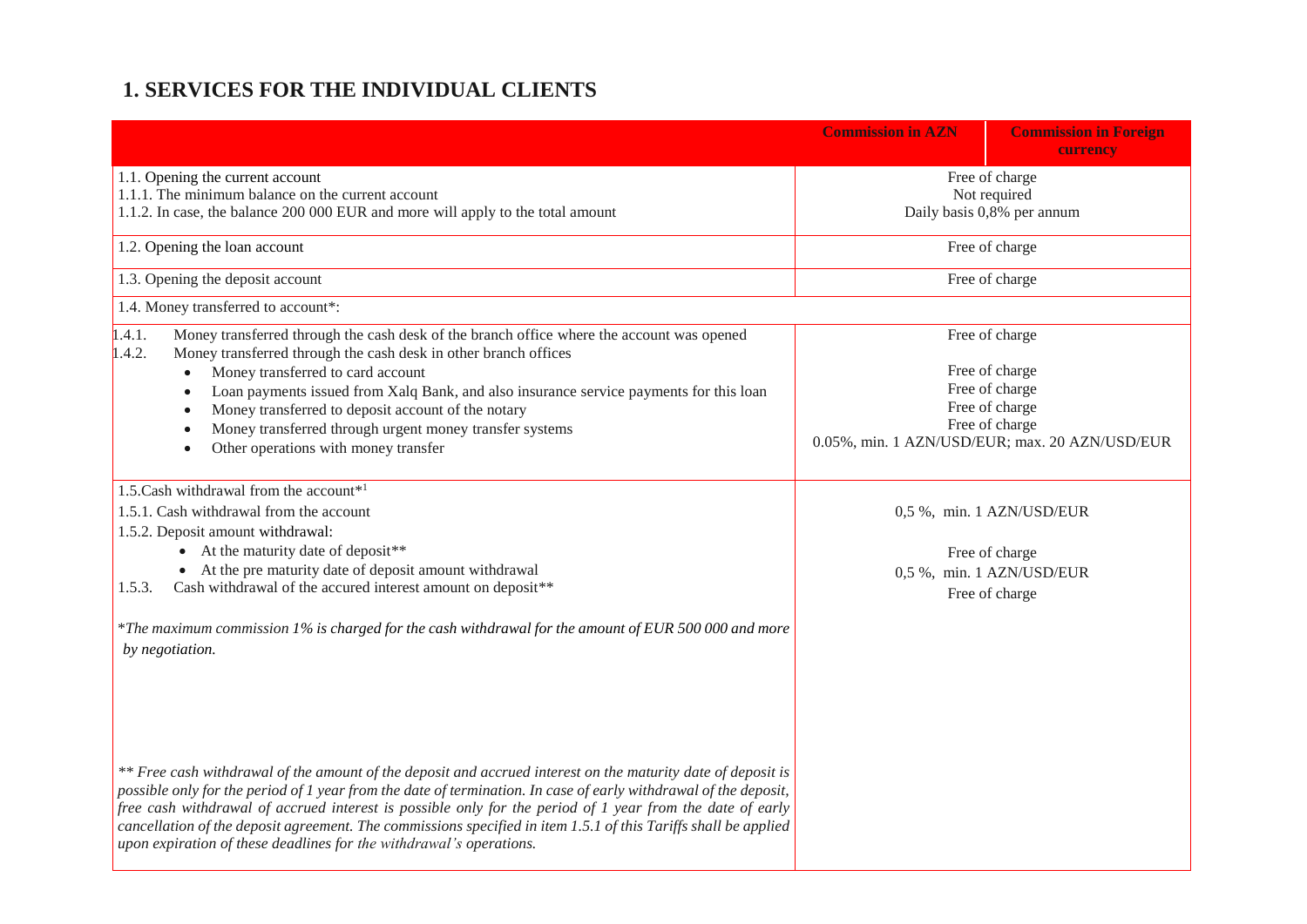

| 1.6. Issuance of documents based on the account:                                                                                                                                                                                                                                              |                                           |
|-----------------------------------------------------------------------------------------------------------------------------------------------------------------------------------------------------------------------------------------------------------------------------------------------|-------------------------------------------|
| • Account statement<br>• Letters for embassies or the State Migration Service<br>• Other letters<br>• Duplicate of documents<br>* Receiving the references of collateral, mortgage and sureties for each borrower, surety as well as the<br>guarantor is free of charge on the first request. | Free of charge<br>8 AZN<br>3 AZN<br>3 AZN |
| 1.7. Service fee for transactions on purchase, donation, promissory note and debit transactions, initial contract                                                                                                                                                                             | $0,2\%$                                   |
| and other civil-legal transactions through a notary's deposit account.                                                                                                                                                                                                                        |                                           |
| Note:                                                                                                                                                                                                                                                                                         |                                           |
| An additional commission is charged in accordance with the standard rates for the transfer of<br>funds from notary's deposit account to other account or to state budget.<br>No commission fee is charged for the cash withdrawal from the notary's deposit account on these<br>transactions. |                                           |
| A service fee of $0.5\%$ is charging from the total amount of cash withdrawed from transferred amount in the<br>size of 1 000 000 manat and more from the deposit account of the notary.                                                                                                      |                                           |
| 1.8. The buying and selling foreign currency on behalf of the customer                                                                                                                                                                                                                        | Free of charge                            |
| 1.9. Accept and/or exchange of metal coins (if more than 10 AZN)                                                                                                                                                                                                                              | 5% (for the total amount)                 |

### Note:

1. The transactions over the account can be conducted in the branch where the account is opened, as well as in another branch of the Bank.

2. Applying the exchange rate set up by the Bank.

|                                                      | <b>Commission in AZN</b> | <b>Commission in Foreign currency</b> |
|------------------------------------------------------|--------------------------|---------------------------------------|
| $\frac{1}{1}$ 1.10. Execution of the payment orders: |                          |                                       |

Terms and conditions for the individual clients and legal entities of Open Joint Stock Company "Xalq" Bank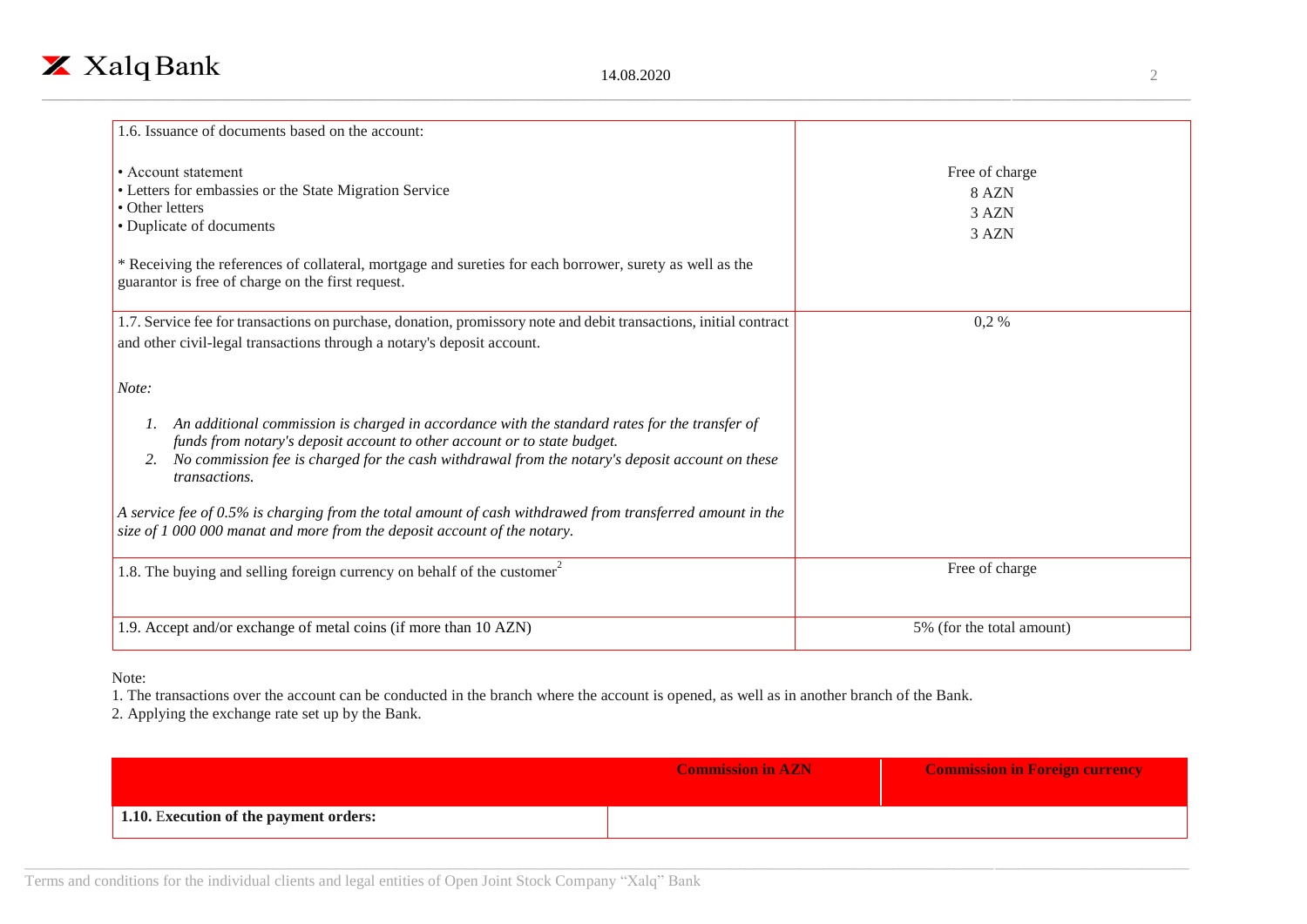

| 1.10.1. Inside bank transfers:<br>• Between the client's own accounts<br>• To the accounts of other clients<br>• To the notary's deposit account                                                                  | Free of charge<br>0.05 %, min. 1 AZN/USD/EUR; max. 20 AZN/USD/EUR<br>Free of charge   |                                                 |
|-------------------------------------------------------------------------------------------------------------------------------------------------------------------------------------------------------------------|---------------------------------------------------------------------------------------|-------------------------------------------------|
| 1.10.2. The transfers to accounts with other banks:                                                                                                                                                               |                                                                                       |                                                 |
| 1.10.2.1. To the branch offices in Baku/Sumgayit                                                                                                                                                                  | 0,2 %, min. 1 AZN; max. 100 AZN                                                       | 0,3 %, min. 20 USD/ 25 EUR;<br>max. 300 USD/EUR |
| 1.10.2.2. To the regional branch offices                                                                                                                                                                          | 0,12 %, min. 1 AZN; max. 100 AZN                                                      | 0,3 %, min. 20 USD/ 25 EUR;<br>max. 300 USD/EUR |
| 1.10.3. The execution of collection orders, related to the mandatory legal<br>decisions, as well as the execution of other obligatory payment orders (tax<br>decisions, custom and other authorities)             |                                                                                       |                                                 |
| 1.10.3.1. For the amount of 10 AZN and below:<br>$1.10.3.2$ . For the amount above 10 AZN:<br>To branch offices in Baku/Sumgayit (for each payment)<br>$\bullet$<br>To regional branch offices (for each payment) | Free of charge<br>0,2 %, min. 1 AZN; max. 100 AZN<br>0,12 %, min. 1 AZN; max. 100 AZN |                                                 |
| 1.10.4. Amendment or cancellation of the executed payment orders <sup>1</sup>                                                                                                                                     | 10 AZN                                                                                | 50 USD                                          |
| 1.10.5. Money Trasfer investigation <sup>1</sup><br>Up to 3 months<br>Up to 6 months<br>Over 6 months                                                                                                             |                                                                                       | 80 USD<br>110 USD<br>140 USD                    |

## Note:

1. Additional commissions and unexpected expenses issued by the correspondent bank are reimbursing by the client.

|                                                         | <b>Commission</b> |
|---------------------------------------------------------|-------------------|
| 1.11. Opening the current metal account                 | Free of charge    |
| 1.11.1. The initial amount to the current metal account | Not required      |

Terms and conditions for the individual clients and legal entities of Open Joint Stock Company "Xalq" Bank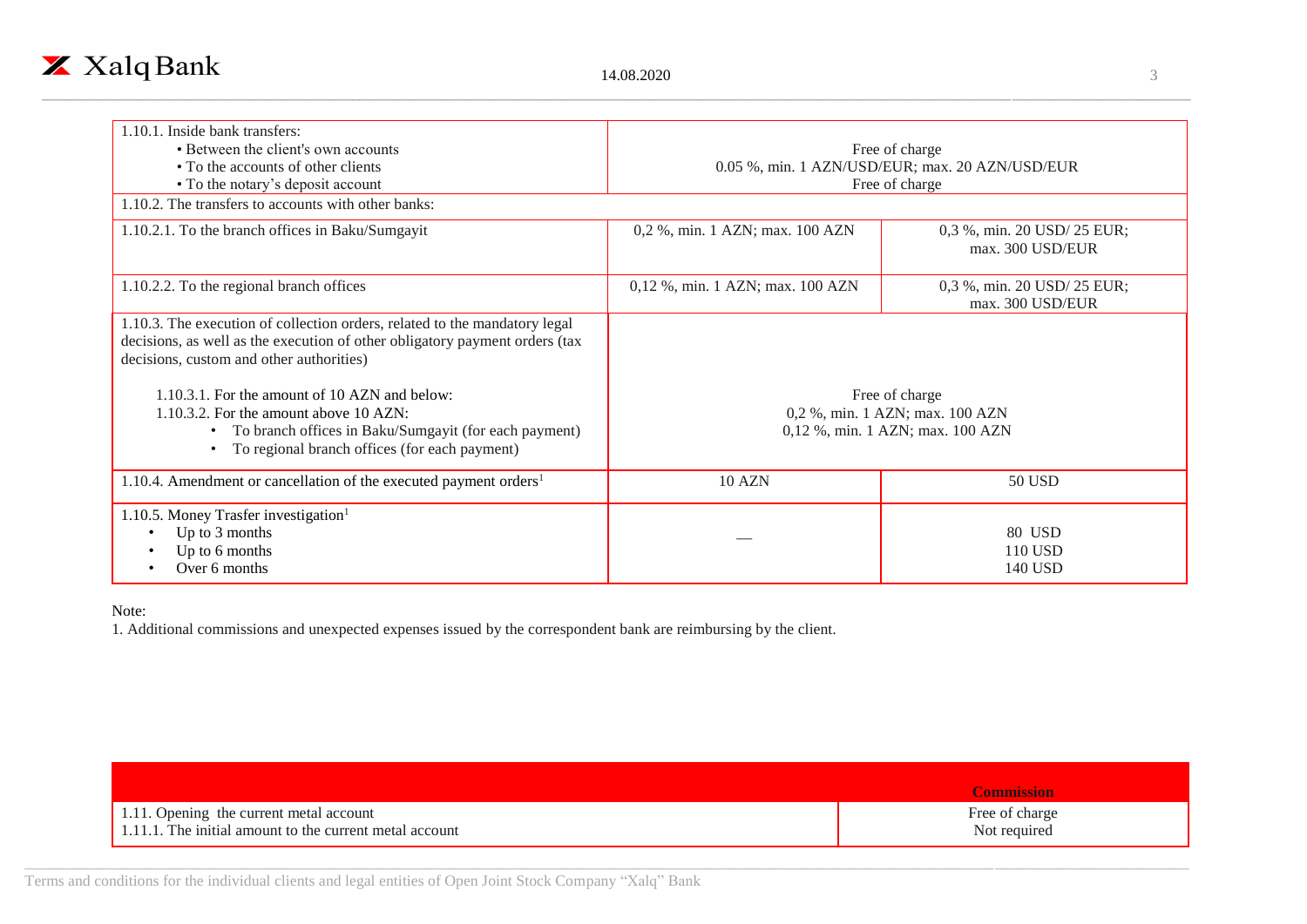| 1.12. The minimum balance on the current metal account                | Not required                 |
|-----------------------------------------------------------------------|------------------------------|
| 1.13. Amount of percious metal for each trade agreement with the Bank | min. 5 XAU (troy ounces) $1$ |
| 1.14. The inside bank transfer between metal accounts                 | Free of charge               |

Note:

1. The currency exchange and the inside bank transfers between metal accounts are possible only.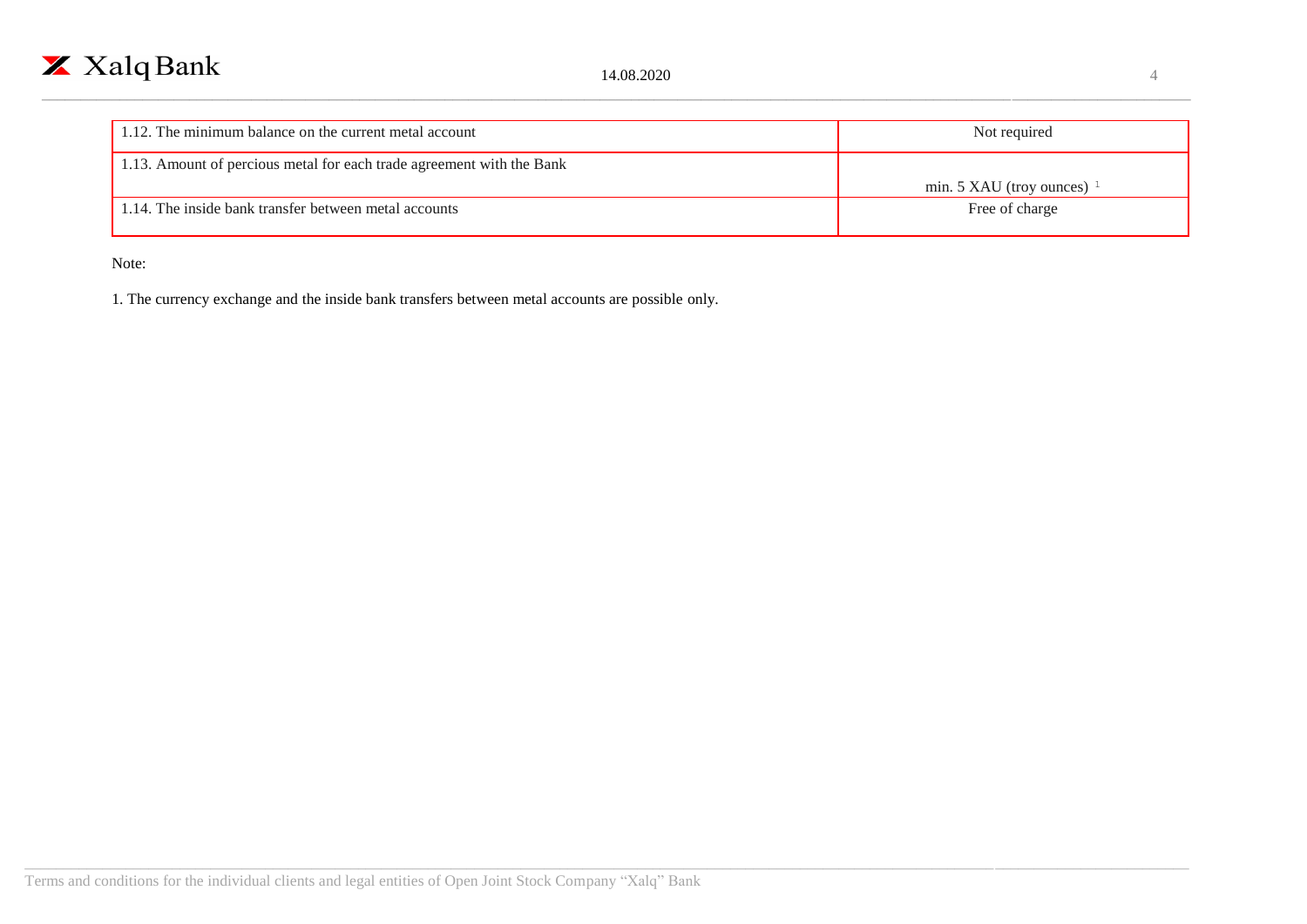# **2. SERVICES FOR THE LEGAL ENTITIES AND PRIVATE ENTREPRENEURS**

|                                                                                                                                                                                                                                                 | <b>Commission in AZN</b>       | <b>Commission in Foreign currency</b>                       |
|-------------------------------------------------------------------------------------------------------------------------------------------------------------------------------------------------------------------------------------------------|--------------------------------|-------------------------------------------------------------|
| 2.1. Opening the current account<br>2.1.1. The minimum balance on the current account                                                                                                                                                           | Free of charge<br>Not required |                                                             |
| 2.1.2. In case, the balance 200 000 EUR and more will apply to the total amount                                                                                                                                                                 |                                | Daily basis 0.8% per annum                                  |
| 2.2. Opening the loan account                                                                                                                                                                                                                   |                                | Free of charge                                              |
| 2.3. Opening the deposit account                                                                                                                                                                                                                |                                | Free of charge                                              |
| 2.4. Money transferred to account:                                                                                                                                                                                                              |                                |                                                             |
| 2.4.1. Money transferred through the cash desk of the branch office where the account was opened<br>2.4.2. Money transferred through the cash desk in other branch offices                                                                      |                                | Free of charge                                              |
| Money transfer to a notary's deposit account                                                                                                                                                                                                    |                                | Free of charge                                              |
| Other operations with money transfer                                                                                                                                                                                                            |                                | 0.05%, min. 1 AZN/USD/EUR; max. 20 AZN/USD/EUR              |
|                                                                                                                                                                                                                                                 |                                |                                                             |
| 2.5. Cash withdrawal from the account*1                                                                                                                                                                                                         |                                | 0,5 %, min. 1 AZN/USD/EUR                                   |
| *The maximum commission 1% is charged for the cash withdrawal for the amount of EUR 500 000 and<br>more by negotiation.                                                                                                                         |                                |                                                             |
| 2.6. Issuance of documents based on the account:                                                                                                                                                                                                |                                |                                                             |
| • Account statement<br>• References to embassies or the State Migration Service<br>• Other references*<br>• Duplicate of documents<br>• Responses to requests from an external auditor conducting an audit of the client's financial efficiency |                                | Free of charge<br>8 AZN<br>3 AZN<br>3 AZN<br>Free of charge |
| * Receiving the references of collateral, mortgage and sureties for each borrower, surety as well as the<br>guarantor is free of charge on the first request.                                                                                   |                                |                                                             |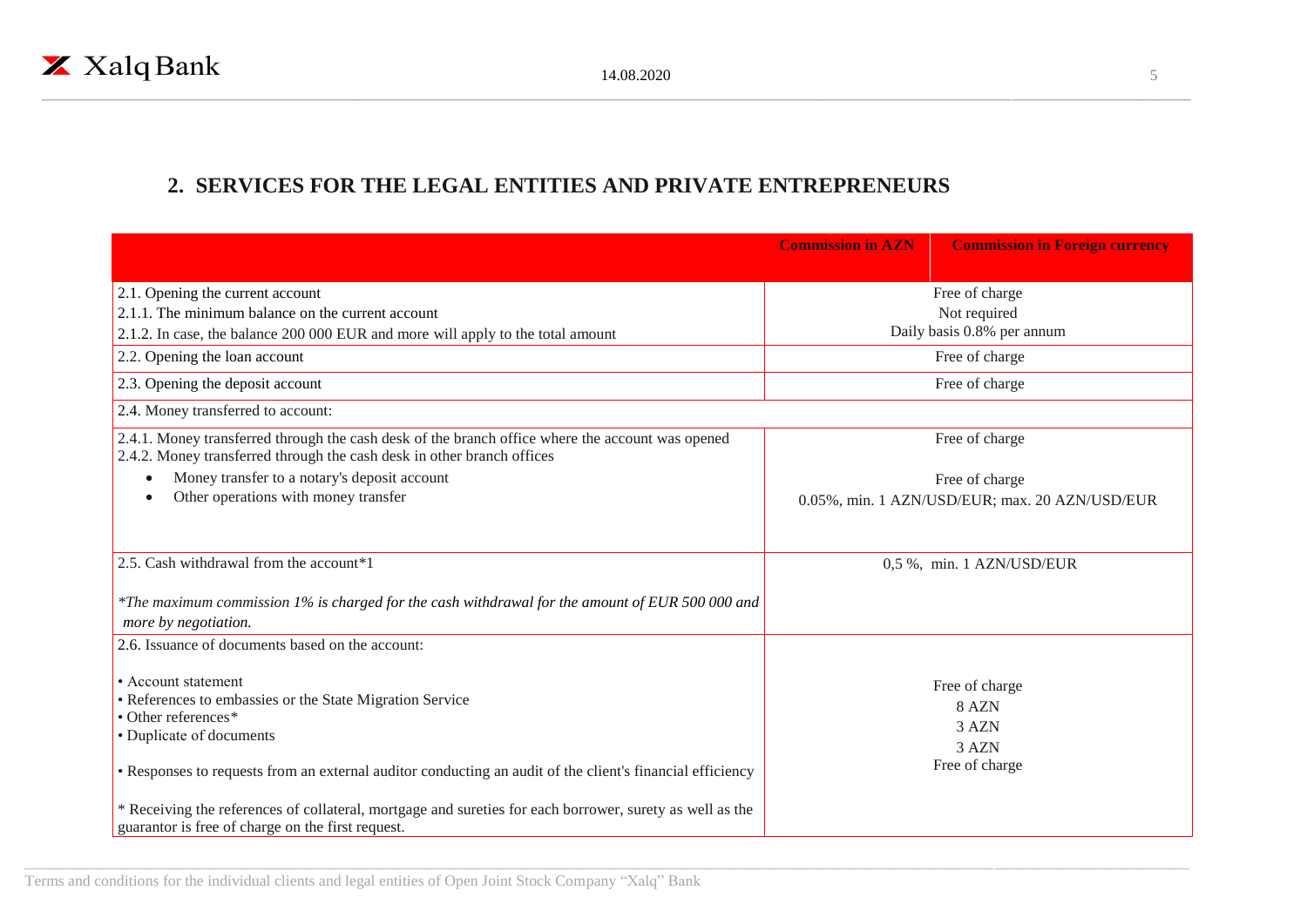| 2.7. Service fee for transactions on purchase, donation, promissory note and debit transactions, initial                                                                              | 0,2%           |
|---------------------------------------------------------------------------------------------------------------------------------------------------------------------------------------|----------------|
| contract and other civil-legal transactions through a notary's deposit account.                                                                                                       |                |
| Note:                                                                                                                                                                                 |                |
|                                                                                                                                                                                       |                |
| An additional commission is charged in accordance with the standard rates for the transfer of<br>funds from notary's deposit account to other account or to state budget.             |                |
| No commission fee is charged for the cash withdrawal from the notary's deposit account on<br><i>these transactions.</i>                                                               |                |
| A service fee of 0.5% is charging from the total amount of cash withdrawed from transferred amount<br>in the size of 1 000 000 manat and more from the deposit account of the notary. |                |
|                                                                                                                                                                                       |                |
| 2.8. The buying and selling foreign currency on behalf of the customer                                                                                                                | Free of charge |
|                                                                                                                                                                                       |                |
| 2.9. Accept and/or exchange of metal coins (if more than 10 AZN)                                                                                                                      | 5 %            |

Note:

1. The transactions over the account can be conducted in the branch where the account is opened, as well as in another branch of the Bank.

2. Applying the exchange rate set by the Bank.

|                                                                                                                                                  | <b>Commission in AZN</b>                                                            | <b>Commission in Foreign currency</b>          |
|--------------------------------------------------------------------------------------------------------------------------------------------------|-------------------------------------------------------------------------------------|------------------------------------------------|
|                                                                                                                                                  |                                                                                     |                                                |
| <b>Execution of the payment orders:</b>                                                                                                          |                                                                                     |                                                |
| 2.10.1. Inside bank transfers:<br>• Between the client's own accounts<br>• To the accounts of other clients<br>• To the notary's deposit account | Free of charge<br>0.05 %, min. 1 AZN/USD/EUR; max. 20 AZN/USD/EUR<br>Free of charge |                                                |
| 2.10.2. The transfers to accounts with other banks:                                                                                              |                                                                                     |                                                |
| 2.10.2.1. To the branch offices in Baku/Sumgayit                                                                                                 | 0,2 %, min. 2 AZN; max. 170 AZN                                                     | 0,3 %, min. 20 USD/25 EUR;<br>max. 300 USD/EUR |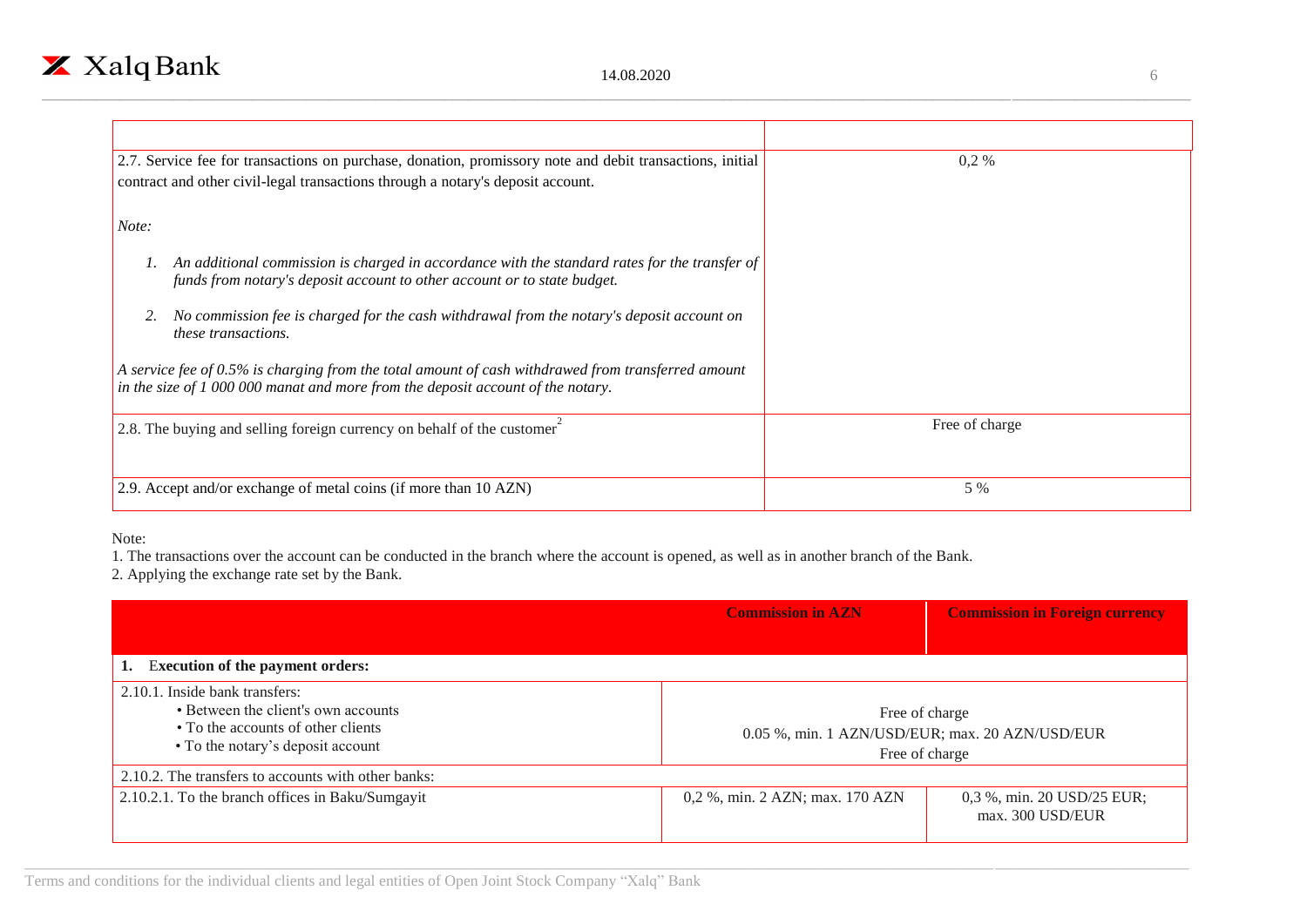

| 2.10.2.2. To the regional branch offices                                                                                                                                                                                                                                                                                                   | 0,12 %, min. 1 AZN; max. 170 AZN                                                                   | 0,3 %, min. 20 USD/25 EUR;<br>max. 300 USD/EUR |
|--------------------------------------------------------------------------------------------------------------------------------------------------------------------------------------------------------------------------------------------------------------------------------------------------------------------------------------------|----------------------------------------------------------------------------------------------------|------------------------------------------------|
| 2.10.3. The execution of collection orders, related to the mandatory legal decisions, as<br>well as the execution of other obligatory payment orders (legal, tax, custom and<br>State Social Protection Fund of Azerbaijan Republic)                                                                                                       | Free of charge                                                                                     |                                                |
| 2.10.3.1. For the amount of 10 AZN and below:<br>2.10.3.2. For the amount above 10 AZN:<br>To the branch offices in Baku/Sumgayit (for each payment)<br>To the regional branch offices (for each payment)                                                                                                                                  | 0,2 %, min. 1 AZN; max. 170 AZN<br>0,12 %, min. 1 AZN; max. 170 AZN                                |                                                |
| 2.11. Amendment or cancellation of the executed payment orders <sup>1</sup>                                                                                                                                                                                                                                                                | <b>10 AZN</b>                                                                                      | 50 USD                                         |
| 2.12. Money Trasfer investigation $1$<br>Up to 3 months<br>Up to 6 months<br>Over 6 months                                                                                                                                                                                                                                                 |                                                                                                    | 80 USD<br>110 USD<br>140 USD                   |
| 2.13. Issuance of a checkbook:<br>To notary office<br>To others                                                                                                                                                                                                                                                                            | Free of charge<br><b>10 AZN</b>                                                                    |                                                |
| 2.14. Cash collection                                                                                                                                                                                                                                                                                                                      | (VAT is charged)<br>Based on agreement                                                             |                                                |
| 2.15. Commission for transferring funds to the salary card accounts:<br>for the providing of a cash withdrawal service from cards through ATM's network<br>of Xalq Bank (no fee is charged)<br>for the providing of a cash withdrawal service from cards through ATM's network<br>of Xalq Bank, as well as other banks (no fee is charged) | $0.5\%$<br>Based on the agreement of the parties (Bank and legal entity / private<br>entrepreneur) |                                                |

## Note:

1. Additional commissions and unexpected expenses issued by the correspondent bank are reimbursing by the client.